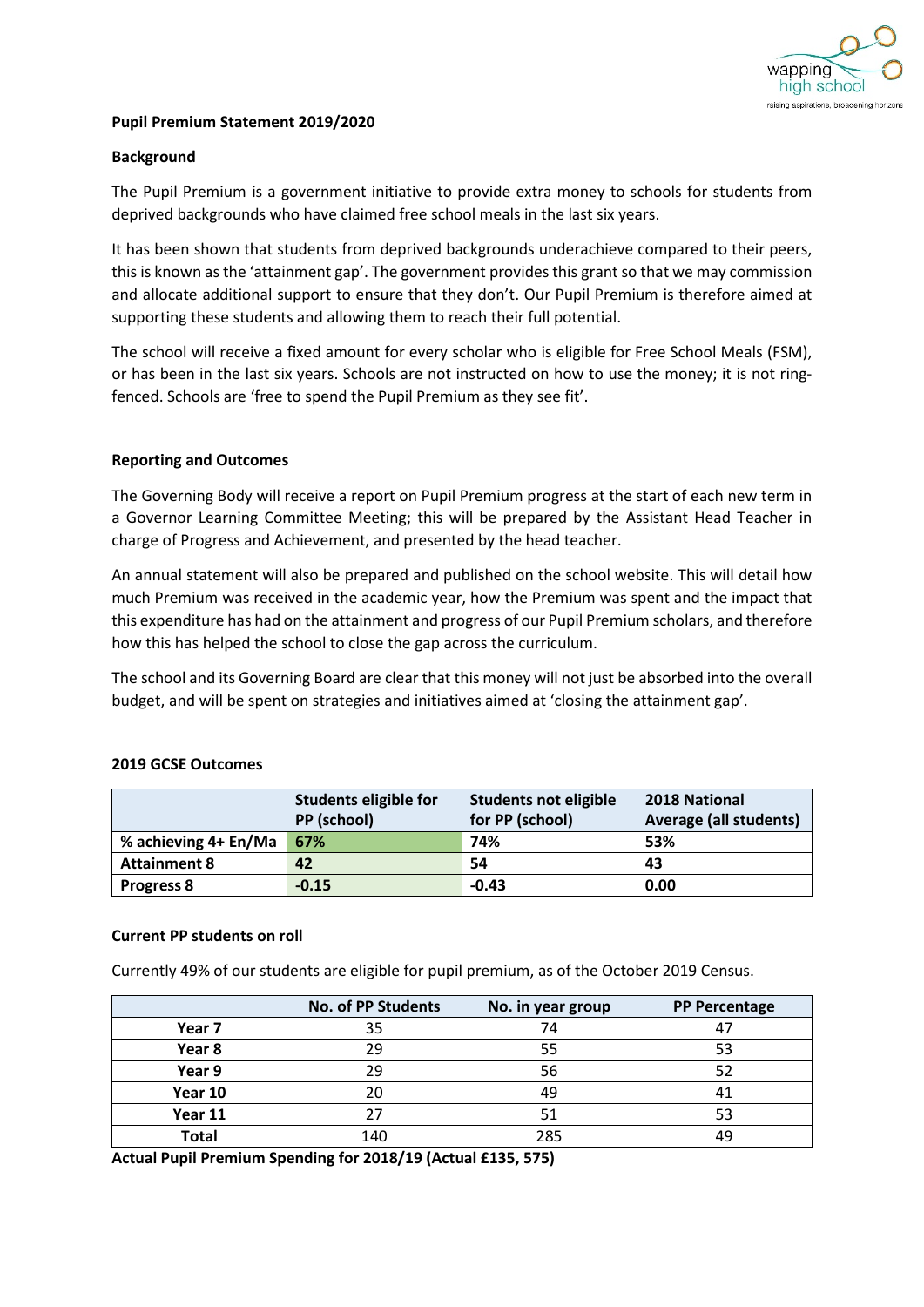

| Item                                                  | <b>Spending</b> | <b>Focus</b>                                                                                                                                                                                                                                                                                                   | <b>End of Year Impact Evaluation</b>                                                                                                                                                                                                                                                                                                                                                                                                                                                                                                   |
|-------------------------------------------------------|-----------------|----------------------------------------------------------------------------------------------------------------------------------------------------------------------------------------------------------------------------------------------------------------------------------------------------------------|----------------------------------------------------------------------------------------------------------------------------------------------------------------------------------------------------------------------------------------------------------------------------------------------------------------------------------------------------------------------------------------------------------------------------------------------------------------------------------------------------------------------------------------|
| To keep the<br>average class<br>size below<br>20      | £65 000         | Provide Pupil Premium students<br>with the opportunity to receive a<br>greater proportion of directed<br>support when in lessons by<br>keeping the teacher to student<br>ratio low, especially in KS4.                                                                                                         | <b>Pupil Premium students</b><br>performed better than non-Pupil<br>Premium with regard to progress<br>in the 2019 GCSE's. Students<br>benefitted from smaller groups<br>with more one-to-one support<br>from their classroom teachers.<br>Pupil Premium students in Year 7-<br>10, performed in line with their<br>non-Pupil Premium peers with<br>regard to target.                                                                                                                                                                  |
| Provide<br>additional<br>support<br>within<br>lessons | £20 000         | Provide more LSA support within<br>lessons to compliment the work of<br>teachers and to provide more<br>opportunity for one-to-one<br>support.                                                                                                                                                                 | Students built up strong working<br>relationships with LSA's who<br>consistently supported targeted<br>classes and who formed an<br>integral part of the teaching and<br>learning team. Pupil Premium<br>students benefitted from<br>additional support in the room,<br>supporting their progress<br>throughout the year.                                                                                                                                                                                                              |
| Academic<br>support                                   | £15 000         | 1) Provide an ESLT academic<br>mentoring programme to year 11<br>students.<br>2) Provide additional, targeted<br>intervention lessons to year 11<br>pupil premium students identified<br>to be behind target.<br>3) Continue the Reach Out<br>programme where students<br>receive one-to-one mentoring.        | 1) 62% of Pupil Premium students<br>in year 11 received targeted one-<br>to-one mentoring from the senior<br>leadership team.<br>2) Targeted year 11 intervention<br>was provided by senior and<br>middle learners in maths, English<br>and French. All subjects achieved<br>above national average in the<br>2019 GCSE's.<br>3) Pupil premium students<br>benefitted from the Reach Out<br>programme (Year 7-10), receiving<br>one-to-one support from<br>members of the business<br>community and specialist-run<br>sports coaching. |
| Enrichment                                            | £15 000         | 1) Initially provide a coaching<br>programme to year 7 students,<br>extending to other year groups<br>throughout the year.<br>2) Provide a more varied menu of<br>enrichment with greater<br>opportunities to learn outside of<br>the classroom, and with experts<br>brought in from outside of the<br>school. | 1) Year 7 students received<br>weekly coaching by a trained<br>coach working towards their own<br>goals.<br>2) The company Unfiltered<br>provided media enrichment for<br>our students; Pupil Premium<br>students received the opportunity<br>to be part of a choir run by an<br>external professional choir leader.                                                                                                                                                                                                                   |
| <b>Trips</b>                                          | £5 000          | To provide our students with<br>opportunities to learn outside of                                                                                                                                                                                                                                              | All students are offered a wide<br>range of trips to deeply enrich                                                                                                                                                                                                                                                                                                                                                                                                                                                                     |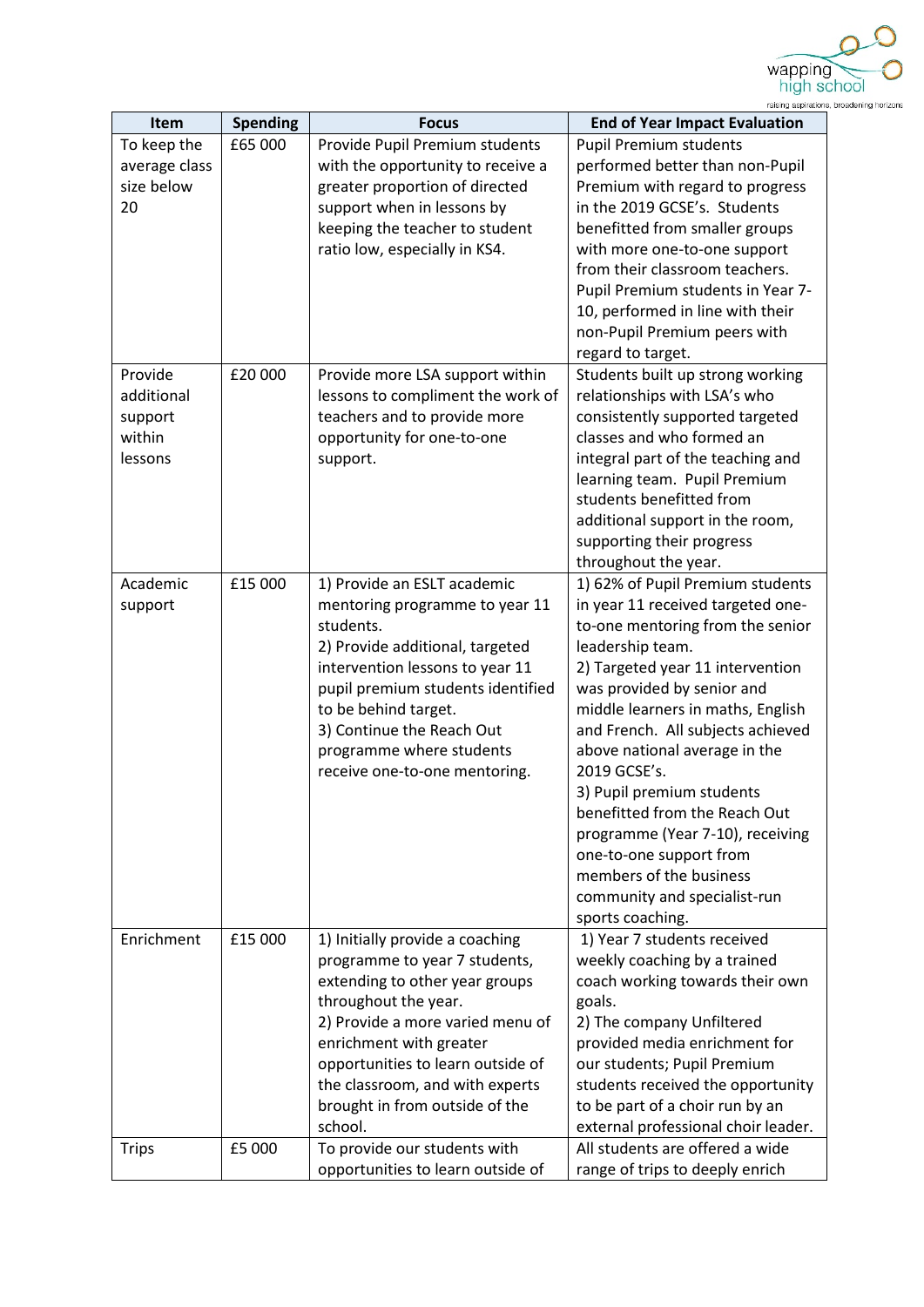

|            |         | the classroom, exposing them to     | their learning. A highlight of the   |
|------------|---------|-------------------------------------|--------------------------------------|
|            |         | new experiences and cultures.       | year was the residential trip to     |
|            |         |                                     | CERN in Switzerland. Additional      |
|            |         |                                     | financial support was offered to     |
|            |         |                                     | families where needed. In            |
|            |         |                                     | addition, students enjoyed           |
|            |         |                                     | subsidised trips to theatres, field- |
|            |         |                                     | studies, businesses and to           |
|            |         |                                     | sporting facilities.                 |
| Technology | £15 000 | 1) To provide our students with     | 1) Key stage 4 students benefitted   |
|            |         | online AI programmes to support     | by the purchase of the AI platform   |
|            |         | their learning and revision,        | 'Century Technology' providing all   |
|            |         | especially in year 11.              | students virtual one-to-one          |
|            |         | 2) To provide all year 7-9 students | support. Students achieved above     |
|            |         | with the access to chrome books     | national average in the maths and    |
|            |         | which will support their learning,  | science, the subjects targeted with  |
|            |         | every day.                          | this platform.                       |
|            |         |                                     | 2) Where families were unable to     |
|            |         |                                     | purchase a chrome-book outright,     |
|            |         |                                     | the school was able to provide a     |
|            |         |                                     | daily lone service through the       |
|            |         |                                     | purchase of a new trolley of         |
|            |         |                                     | chrome-books.                        |

# **Forecast Pupil Premium Spending for 2019/20 (Provisional £114, 000)**

| <b>Item</b>                                                                         | <b>Spending</b> | <b>Focus</b>                                                                                                                                                                                                                                                                                                                                                                             | <b>End of Year Impact Evaluation</b>                                                                                                                                                                                                                                                                                                                                                                                                       |
|-------------------------------------------------------------------------------------|-----------------|------------------------------------------------------------------------------------------------------------------------------------------------------------------------------------------------------------------------------------------------------------------------------------------------------------------------------------------------------------------------------------------|--------------------------------------------------------------------------------------------------------------------------------------------------------------------------------------------------------------------------------------------------------------------------------------------------------------------------------------------------------------------------------------------------------------------------------------------|
| To maintain<br>the vision of<br>small class<br>sizes despite<br>a growing<br>school | £70 000         | As the school has become more<br>popular the class sizes have risen.<br>We would like to address this with<br>the recruitment of two full-time<br>staff and a restructure of the<br>timetable in the new year.<br>Smaller class-sizes provide all<br>students with more one-to-one<br>support and learning activities can<br>be better designed to meet the<br>needs of the individuals. | The school was able to appoint<br>additional teachers in English,<br>maths and science. As a result,<br>years 8, 9 & 10 grew from a 2 form<br>entry to a 3 form entry in the<br>Spring term. This significantly<br>reduced class size, often below 20.<br>All three year groups saw<br>accelerated progress in the Spring<br>term. Pupil Premium students<br>made more progress than their<br>non-Pupil Premium peers in Year 9<br>and 10. |
| Provide<br>additional<br>pastoral<br>support                                        | £20 000         | To appoint a new member of the<br>pastoral team to support the<br>Heads of House and bolster the<br>coaching and mentoring teams.<br>This will increase the level of<br>target support Pupil Premium<br>students receive.                                                                                                                                                                | The school was able to appoint<br>two new leading mentors to work<br>with students in an inclusive way<br>and support them through<br>coaching to make positive<br>decisions. Learning mentors work<br>primarily with Pupil Premium<br>students both in and out of<br>lessons.                                                                                                                                                             |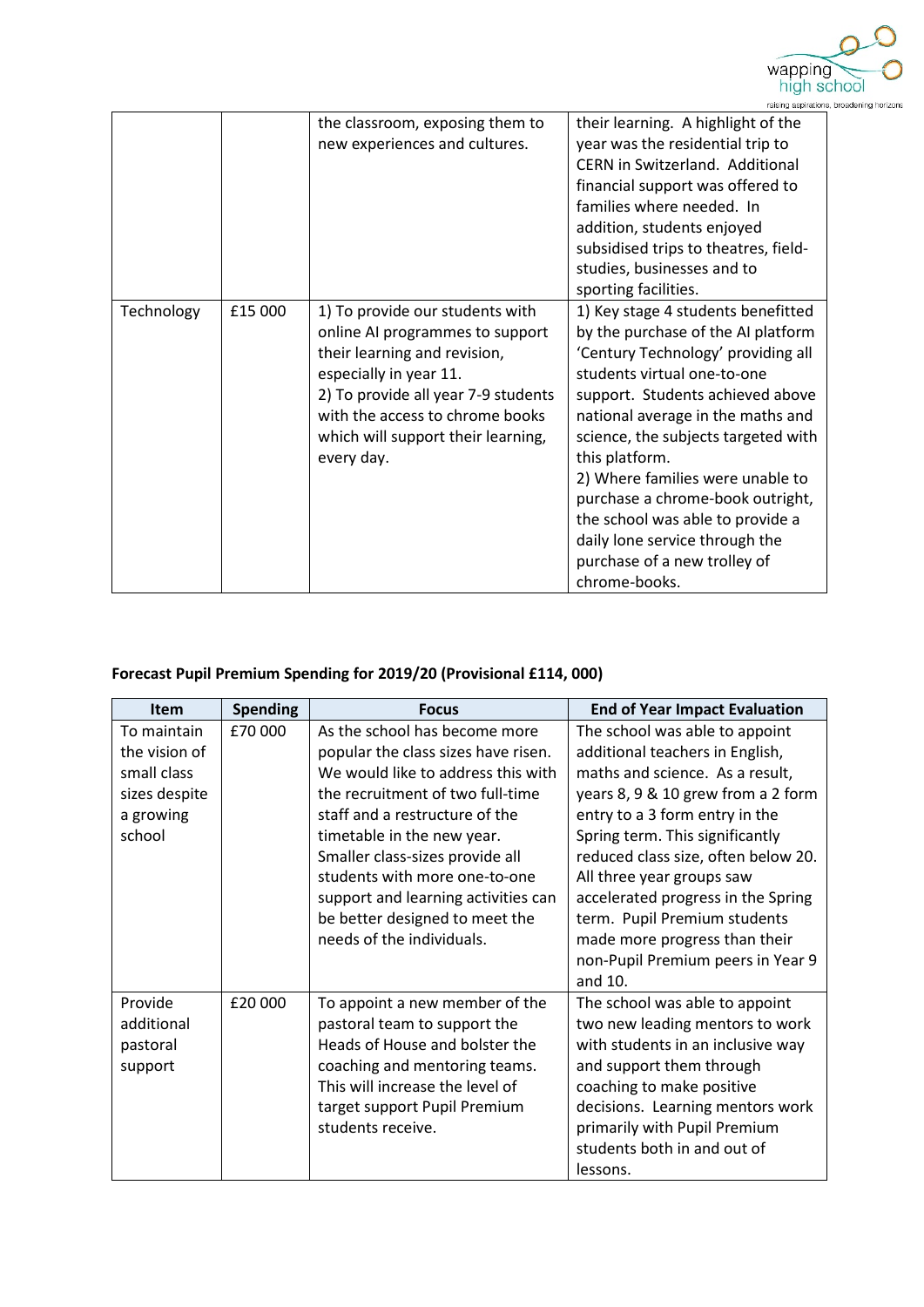

|                                       |         |                                                                                                                                                                                                                                                                                                                                                                                    | raising aspirations                                                                                                                                                                                                                                                                                                                                                                                                                                                                                                                                                                   |
|---------------------------------------|---------|------------------------------------------------------------------------------------------------------------------------------------------------------------------------------------------------------------------------------------------------------------------------------------------------------------------------------------------------------------------------------------|---------------------------------------------------------------------------------------------------------------------------------------------------------------------------------------------------------------------------------------------------------------------------------------------------------------------------------------------------------------------------------------------------------------------------------------------------------------------------------------------------------------------------------------------------------------------------------------|
| Academic<br>mentoring<br>and coaching | £5 000  | Provide Pupil Premium students in<br>year 11 with an academic mentor<br>if predicted to achieve below their<br>target grade. Academic mentors<br>will be members of the senior<br>team and will regularly meet with<br>their mentees and families.<br>Academic coaches will be<br>provided as required throughout<br>the school.                                                   | Year 11 students were supported<br>throughout their time at school<br>and during the school closure.<br>Students were regularly met by<br>mentors who helped them<br>through the year with their<br>wellbeing, organisation of study<br>and next steps in education.<br>Year 11 Pupil Premium students<br>achieved in line with and made<br>more progress than their non-<br>Pupil Premium peers.<br>Whilst we can't make direct<br>comparisons with previous<br>cohorts, the data does show that<br>Pupil Premium pupils continue to<br>achieve very well at Wapping High<br>School. |
| Enrichment                            | £10 000 | Enrichment has been relaunched<br>with a new two hour block every<br>Thursday afternoon. This presents<br>opportunities to use local sporting<br>facilities such as Whitechapel gym<br>and pitches, and to take the<br>students off-site to visit local<br>sights of interest. All costs will be<br>covered by the school to allow all<br>students to gain the same<br>experience. | Pupil Premium students have<br>enjoyed using high-tech sports<br>venues and equipment without<br>cost. Pupil Premium students have<br>benefit from working with<br>specialist performance arts<br>coaches in Dance and Choir.                                                                                                                                                                                                                                                                                                                                                         |
| Trips / Aspire<br>Days                | £3 000  | Each half-term there is a whole-<br>school 'Aspire Day' where the<br>usual timetable is collapsed and<br>students receive enriching<br>activities led by outside agencies<br>and local businesses. Every<br>student will also go on a school<br>trip as least once throughout the<br>year on an Aspire Day. Costs of<br>the trip are not passed onto the<br>students.              | All Aspire Day activities, including<br>visits to museums and banks have<br>been free for all. Students have<br>enjoyed working with highly<br>skilled professionals in different<br>settings, raising their aspirations.<br>During the school closure period,<br>Google Classroom was used to<br>promote enriching online activities<br>such as 'maths inspiration' trips<br>and virtual visits to museums and<br>attractions.                                                                                                                                                       |
| Technology                            | £6 000  | To maintain the school vision and<br>to embrace digital technology, we<br>will be expanding our library of<br>chrome books so that all students<br>can access the digital world.                                                                                                                                                                                                   | Extra chrome books have been<br>bought by the school to support<br>our students during lessons with a<br>blended learning approach.<br>The school operated a loan<br>scheme for Pupil Premium                                                                                                                                                                                                                                                                                                                                                                                         |